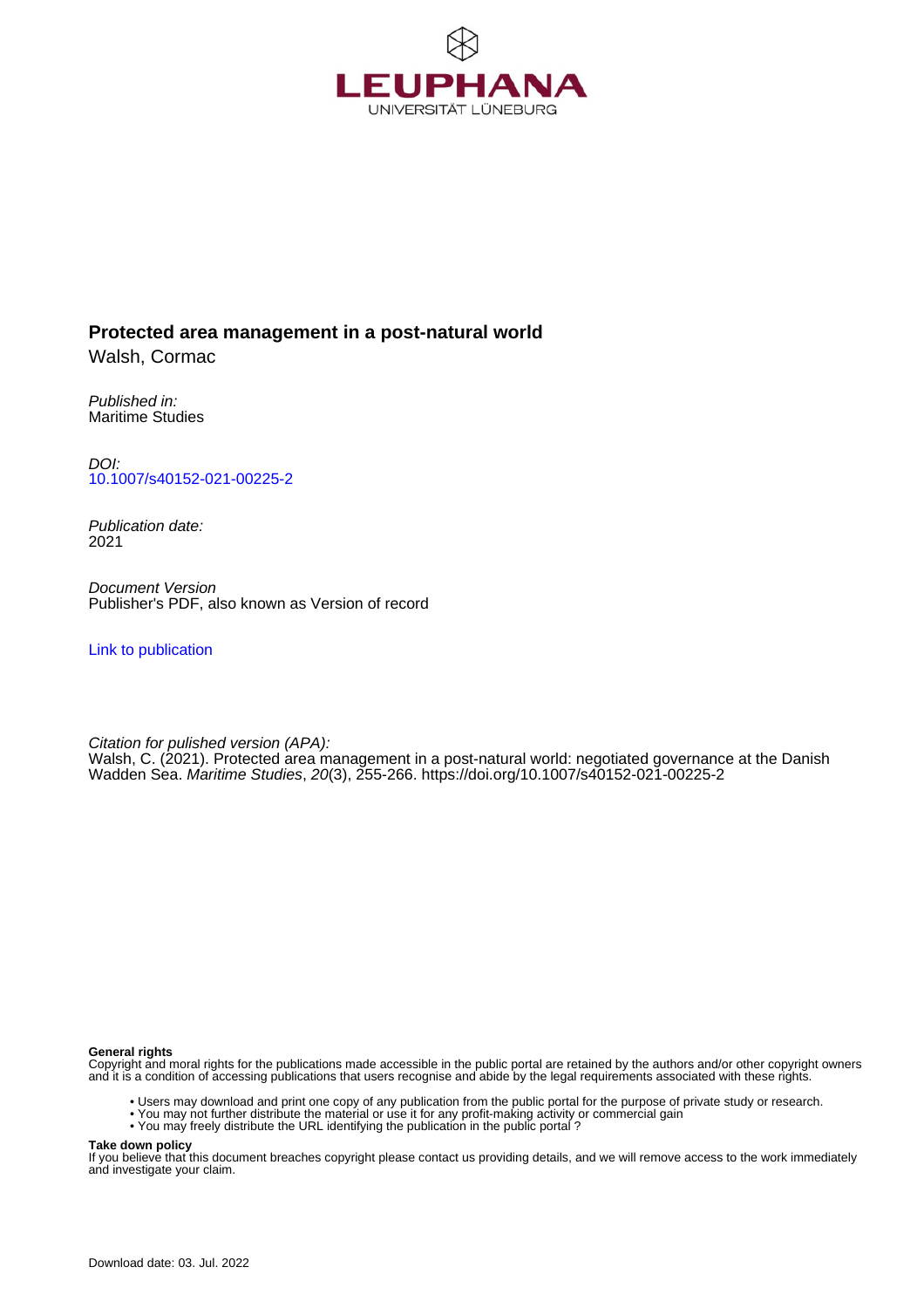#### RESEARCH



# Protected area management in a post-natural world: negotiated governance at the Danish Wadden Sea

Cormac Walsh<sup>1</sup> $\bullet$ 

Received: 28 September 2020 /Accepted: 31 May 2021 / Published online: 19 June 2021 C The Author(s) 2021

#### Abstract

National parks and other large protected areas play an increasingly important role in the context of global social and environmental challenges. Nevertheless, they continue to be rooted in local places and cannot be separated out from their socio-cultural and historical context. Protected areas furthermore are increasingly understood to constitute critical sites of struggle whereby the very meanings of nature, landscape, and nature-society relations are up for debate. This paper examines governance arrangements and discursive practices pertaining to the management of the Danish Wadden Sea National Park and reflects on the relationship between pluralist institutional structures and pluralist, relational understandings of nature and landscape.

Keywords Conservation . Critical pluralism . Democracy . Nature-culture relations . Anthropocene

#### Introduction: conservation and nature-society relations

In recent decades, there has been increased emphasis on the actual and potential role of large protected areas in the context of global social and environmental challenges. For some authors, this shift in orientation is framed in terms of the contribution of protected areas to sustainable regional development (e.g. Mose [2007,](#page-12-0) Hammer et al. [2016,](#page-11-0) Weber et al. [2018](#page-12-0)). Protected areas are increasingly considered to play a critical role in processes of socio-ecological transformation, responding to major socio-environmental trends such as uneven globalisation, individualisation, climate change, and biodiversity loss (Hammer et al. [2016](#page-11-0), 14ff). For rural areas facing challenges associated with agricultural restructuring, demographic change, and peripherality, national parks may represent opportunities for sustainable economic development in sectors such as eco-tourism, outdoor education, recreation, and adventure sports (Bell and Stockdale [2019](#page-11-0), Hidle [2019](#page-12-0)). The international discourse on national parks has thus shifted substantially from one of protecting nature from the destructive influence of modern industrial society to an emphasis on working with local

 $\boxtimes$  Cormac Walsh [drcormacwalsh@gmail.com](mailto:drcormacwalsh@gmail.com) communities and integrating traditional practices of landscape management within nature conservation objectives (Philipps [2003](#page-12-0)). Static, preservationist approaches to protected area management are, in many cases, giving way to 'dynamic innovation' perspectives, characterised by greater community and stake-holder participation (e.g. Hammer [2003](#page-11-0), Locke and Dearden [2005](#page-12-0), Mose and Weixlbaumer, [2007\)](#page-12-0). Whereas the former approach sought a strict separation between protected and nonprotected areas, the dynamic innovation paradigm emphasises the embeddedness of protected areas within their surrounding regional hinterlands (see also Walsh [2020\)](#page-12-0).

Against this background, it is possible to speak of a 'new generation' of national parks in Europe, characterised by a strong emphasis on community participation and a sustainable development ethos (see Dinnie et al. [2012](#page-11-0), Michel and Backhaus [2019](#page-12-0)). Increasingly, the boundaries of protected areas are viewed as soft and porous, as interstitial zones of connectivity and interaction rather than sharp lines of demarcation between 'natural' and 'societal' spaces (cf. Fall [2002,](#page-11-0) [2005](#page-11-0), Williams [2018](#page-12-0)). This paradigm shift has substantial implications for how protected areas and their management are understood. New-generation national parks have the potential to act as catalysts for broader processes of sustainable transformation at the regional scale (Hammer et al. [2016](#page-11-0)).

More recently, academic and popular debates on the Anthropocene as an era of human-driven environmental change have had a profound influence on the philosophy and practice of nature conservation and protected area

<sup>1</sup> Institute for Geography, University of Hamburg, Hamburg, Germany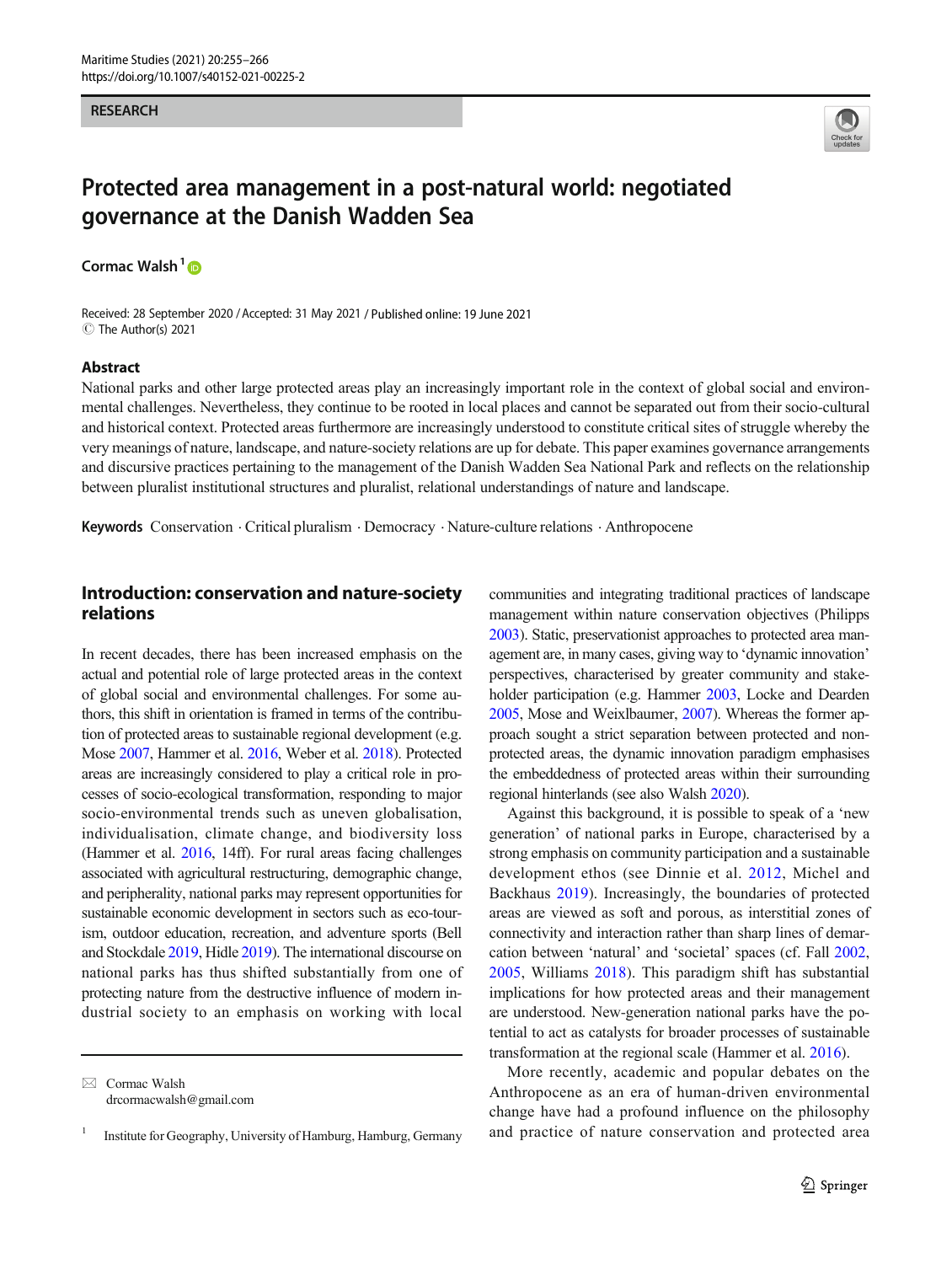management. For Büscher and Fletcher ([2020](#page-11-0)), conservation is (once again) at a crossroads, requiring radical alternatives to established mainstream nature protection strategies and eclipsing earlier 'parks versus people' debates. Whereas advocates of a 'new' Anthropocene conservation welcome the possibilities current global changes bring with them, embracing new natures and novel ecosystems, 'neo-protectionists' call for a return to protected area expansion and enforcement (ibid. 2). Lorimer ([2015](#page-12-0), 1ff.) stresses that the Anthropocene challenges the core foundational principles of nature-society relations in Western societies. In particular, 'nature' is no longer to be understood as a 'singular, timeless, and pure domain untouched by society, or at least the actions of modern humans'. Protected areas constitute a key site where the status of 'nature' is the subject of discussion and established nature-culture dichotomies are variously reinforced and given material expression in the landscape or challenged and re-negotiated (see also Wall-Reinius et al. [2019](#page-12-0), Walsh [2020\)](#page-12-0).

Against this conceptual and empirical background, the present paper examines a particular case of a 'new-generation' protected area, the Danish Wadden Sea National Park (National Park Vadehavet, hereafter DWSNP), founded in 2010. In contrast to the longer established Wadden Sea national parks in Germany, the management ethos of the DWSNP has, from the beginning, been framed in terms of sustainable regional development, explicitly combining conservation with sustainable use and outdoor recreation objectives, linking natural and cultural heritage. In this paper, I examine in detail the governance practices underlying the management of the DWSNP and how nature-culture relations are articulated and negotiated within this context. The paper draws on theoretical work on critical pluralism in protected area management and qualitative case study analysis.

## Conservation in a post-natural world: beyond essentialist nature

Since the 1980s, social theorists have challenged the idea of nature as an unproblematic, essentialist category. Key publications by Donna Haraway [\(1991\)](#page-12-0) and Bruno Latour [\(1993\)](#page-12-0) served to blur the boundaries between nature and humans in a fundamental sense. They pointed to the historical and cultural specificity of the categories of nature and society and focussed attention on hybrid forms of nature-society relations. It was William Cronon's [\(1996\)](#page-11-0) critique of the concept of wilderness, however, which instigated a discussion of the implications of these debates for the philosophy and practice of nature conservation. His essay exposed the cultural roots of the concept of wilderness as applied to protected areas in the American context and demonstrated the problems inherent in dualistic approaches which seek to set natural areas apart from human societies. At the same time, a number of prominent conservation biologists were deeply sceptical of 'postmodernist deconstructionism': they asserted the independence of 'the world, including its living components' from our perceptions of it and that the natural world was knowable in an objective, scientific manner (Soule and Lease [1995,](#page-12-0) xv). In contrast, Lorimer ([2012](#page-12-0), [2015\)](#page-12-0) following Latour [\(2004\)](#page-12-0) declares the Anthropocene to be 'multinatural' as there is no longer a singular environmental knowledge from which conservationists can draw legitimacy for their essentialised understanding of nature. The idea of a multi-natural world emphasises the constructed and relational character of what we perceive and value as nature, and calls for a situated, place-specific understanding of conservation practices (also Walsh [2020](#page-12-0), 1, 16).

For many academic commentators and conservation practitioners, both the degree and pervasiveness of global environmental challenges and postmodern critiques of nature-cultural dichotomies necessitated the need to move beyond 'naturalness' as a criterion for protected area and wilderness management (e.g. Cole and Yung [2010\)](#page-11-0). Recent critical studies have focussed on the forms conservation 'beyond nature' could take (e.g. Lorimer [2015,](#page-12-0) Williams [2018](#page-12-0), Büscher and Fletcher [2020](#page-11-0)) and, to a lesser extent, on the ways in which nature-culture relations are articulated and reconfigured or reproduced in contemporary conservation practices (e.g. Kupper [2012,](#page-12-0) Brennan [2018](#page-11-0), Walsh [2020a](#page-12-0), b). Similar to Lorimer ([2012,](#page-12-0) [2015\)](#page-12-0), Williams emphasises the value of a situated, geographical perspective on conservation practices. He is particularly interested in how protected area management may constitute a form of place-making in both an imaginative and material sense (2018, 286). His concept of conservation as place-making (see also Mehnen et al. [2013,](#page-12-0) Hilde [2019\)](#page-12-0) draws on critical pluralist thinking and seeks to respond to the 'manifest heterogeneity' characteristic of complex society-environment relations (ibid. 286). In this way, questions concerning the status of nature and landscape as material entities or social constructs (ontological pluralism) are explicitly related to questions concerning the status of scientific and lay knowledge (epistemological pluralism) and modes of politics and governance (axiological pluralism) (ibid. see also Williams [2014](#page-12-0)). In his understanding, these three issues are intertwined and inseparable.

Issues of epistemological pluralism raise questions concerning the validity of diverse expert and lay knowledge and the weight accorded to different stakeholder perspectives. A critical pluralist approach draws attention to how the status and meaning of the nature (and landscape) to be protected are not fixed or predetermined but subject to contestation and deliberation through discursive interaction intrinsic to the practice of conservation (see also Hajer [1995,](#page-11-0) [2003](#page-11-0)). Although the ontological status of nature is increasingly questioned, it is nevertheless important to continue to recognise nature as a powerful discursive category (see also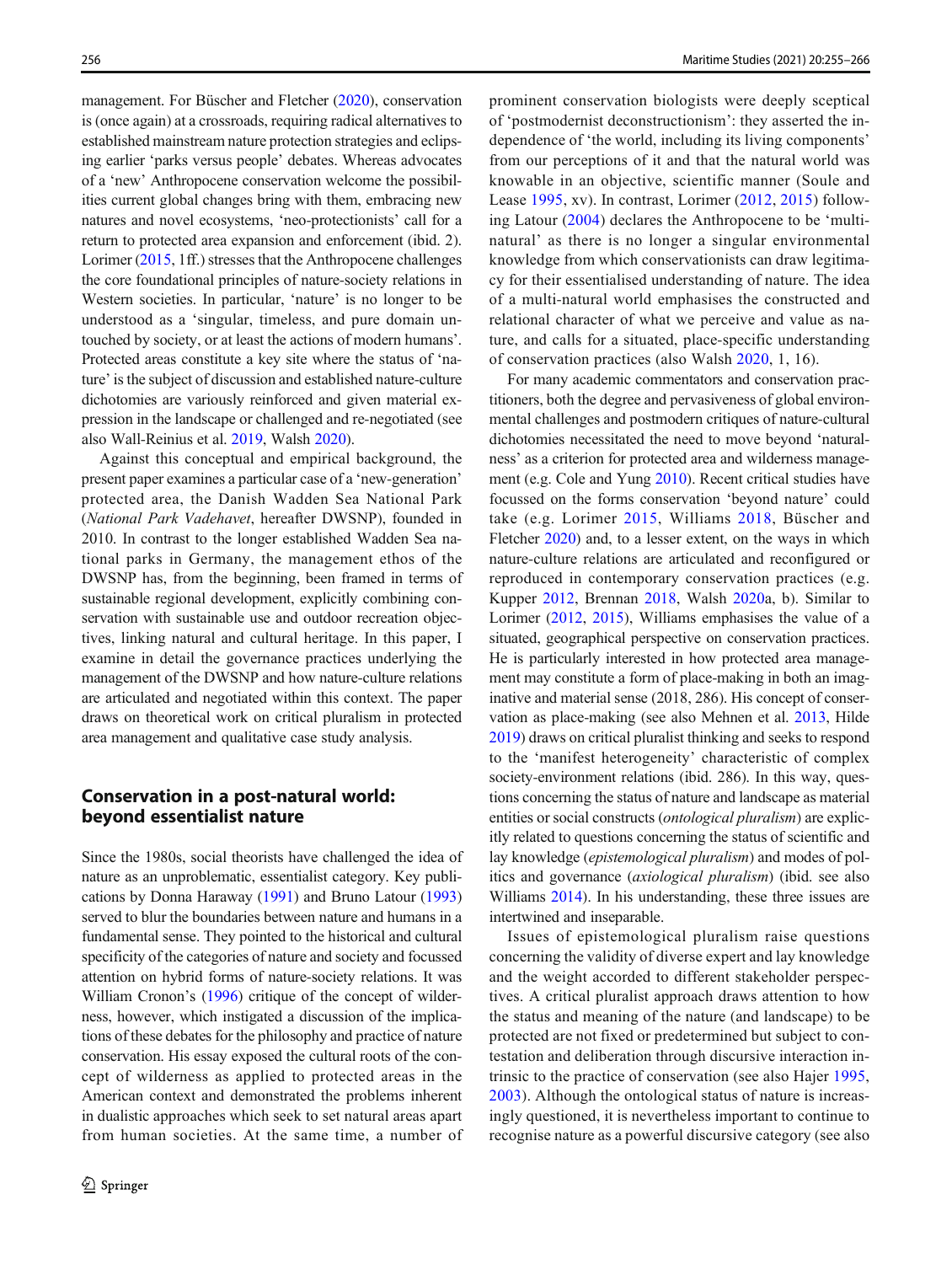Brennan [2018](#page-11-0), Walsh [2020](#page-12-0)). Protected area management, from this perspective, is as much concerned with the articulation, negotiation, and contestation of ideas of nature as it is with the management of objectively defined ecosystems, landscapes, or habitats. This paper draws inspiration from Williams' critical pluralism in its analysis of the relationship between modes of governance and questions concerning the ontological status of nature at the Wadden Sea.

Other studies have, furthermore, noted a broad shift in emphasis from substantive to procedural legitimacy in nature conservation policy in Europe (see Engelen et al. [2008\)](#page-11-0). The conservation philosophy and ethos of national parks in Europe have traditionally been informed by substantive objectives and often idealized imaginaries of pristine nature, wilderness, and natural processes unconstrained by human intervention (see Mels [2002,](#page-12-0) Gissibl et al. [2012,](#page-11-0) Kupper [2012\)](#page-12-0). Nevertheless, examples of more integrated approaches with specific reference to cultural heritage and cultural landscape conservation are also found, such as the Hohe Tauern National Park, established in Austria in 1981 (Mose [2007](#page-12-0)). Indeed, the conservation practices and management of national parks have variously been legitimized through recourse to a combination of scientific expertise, internationally agreed normative frameworks, and an ecocentric worldview. A shift towards procedural legitimacy implies acknowledgement of multiple, local and non-local perspectives, and a willingness to engage with 'user' perspectives and their respective interest groups. It implies that the question of what a national park 'does' for whom and for what purpose is open for debate and negotiation, usually within the context of framework legislation and/ or policy set out at the national level. Nevertheless, many critical questions remain concerning the selection of stakeholders, the capacity for communicative processes to work against underlying relations of power, and the risk of a neglect or misinterpretation of relevant scientific perspectives (see, for example, Brand and Gaffikin [2007,](#page-11-0) Blackstock et al. [2017,](#page-11-0) Hansen et al., [2016](#page-12-0)).

#### Methods

The analysis presented below draws primarily on in-depth case study research including both semi-structured qualitative interviews and a close reading of relevant policy documents and grey literature. Twelve interviews were conducted between 2016 and 2018 with interviewees actively engaged in the management of the DWSNP through membership of the Board of Directors (Bestyrelsen), National Park Council (Rådet, Wadden Sea Advisory Committee (Rådgivende Udvalg for Vadehavet), or national park secretariat. The analysis is furthermore informed by a broader set of approximately 30 interviews conducted with actors and stakeholders in coastal management and nature conservation at the Wadden Sea coast of Germany, Denmark, and the Netherlands between 2016 and 2019 (see also Walsh [2018,](#page-12-0) [2019](#page-12-0), [2020,](#page-12-0) [2021\)](#page-12-0). This broader set of interviews was invaluable for situating the analysis for this paper in its international context and providing a comparative perspective (see in particular Walsh [2020](#page-12-0) and [2021](#page-12-0)). Interviews were conducted by the author in English and were subsequently transcribed, annotated, and coded following a constructivist (non-hierarchical), grounded theory approach (Corbin and Strauss [2015\)](#page-11-0). Policy documents and other literature were translated by a student assistant as part of the research process. In some instances, translation software was also used. The process of annotation and coding was an important step in organising and making sense of the data. The coded interviews were analysed together with the selected policy documents and other primary materials within an interpretative policy analysis framework (see Hajer and Fischer [1999](#page-11-0), Hajer [2003](#page-11-0), Wagenaar [2014](#page-12-0)). This approach allows for an in-depth study of the implicit meanings underlying policy-making practices as well as providing insights into the process dimension of policy-making. In this case, the combination of document and interview analysis helped to tease out how nature-culture relations are constructed in practice within this particular case of protected area management. The discussion of the establishment of a nature reserve and subsequently a national park at the Danish Wadden Sea, in the '[Protected area management and nature-culture rela](#page-4-0)[tions at the Wadden Sea](#page-4-0)' section below, draws on material previously published in Danish only and translated for the purposes of this study. A critical, close reading of the material allowed for an in-depth focus on the construction of meaning and discursive framing of specific themes within the context of specific policy-making episodes. Preliminary thematic categories emerging from the analysis included the following: understanding of nature and landscape, issues of democracy and participation, culture of interactive discussion among stakeholders, and the embedding of the national park within its regional context. Of particular interest within the context of this paper was the relationship between how nature and nature-culture relations were articulated and framed (ontology and epistemology of nature) and the issues of democratic legitimacy, participation, and discursive interaction (axiology).

The '[Protected area management and nature-culture rela](#page-4-0)[tions at the Wadden Sea](#page-4-0)' section below places the DWSNP within the wider context of protected area management in the international Wadden Sea region. The historical development of conservation efforts at the Danish Wadden Sea is compared with parallel developments in Germany and the Netherlands, with emphasis placed on specific points of commonality and divergence. The 'prehistory' of the DWSNP helps to explain the emergence of a particular epistemology of nature-culture relations and culture of discursive interaction at the Danish Wadden Sea.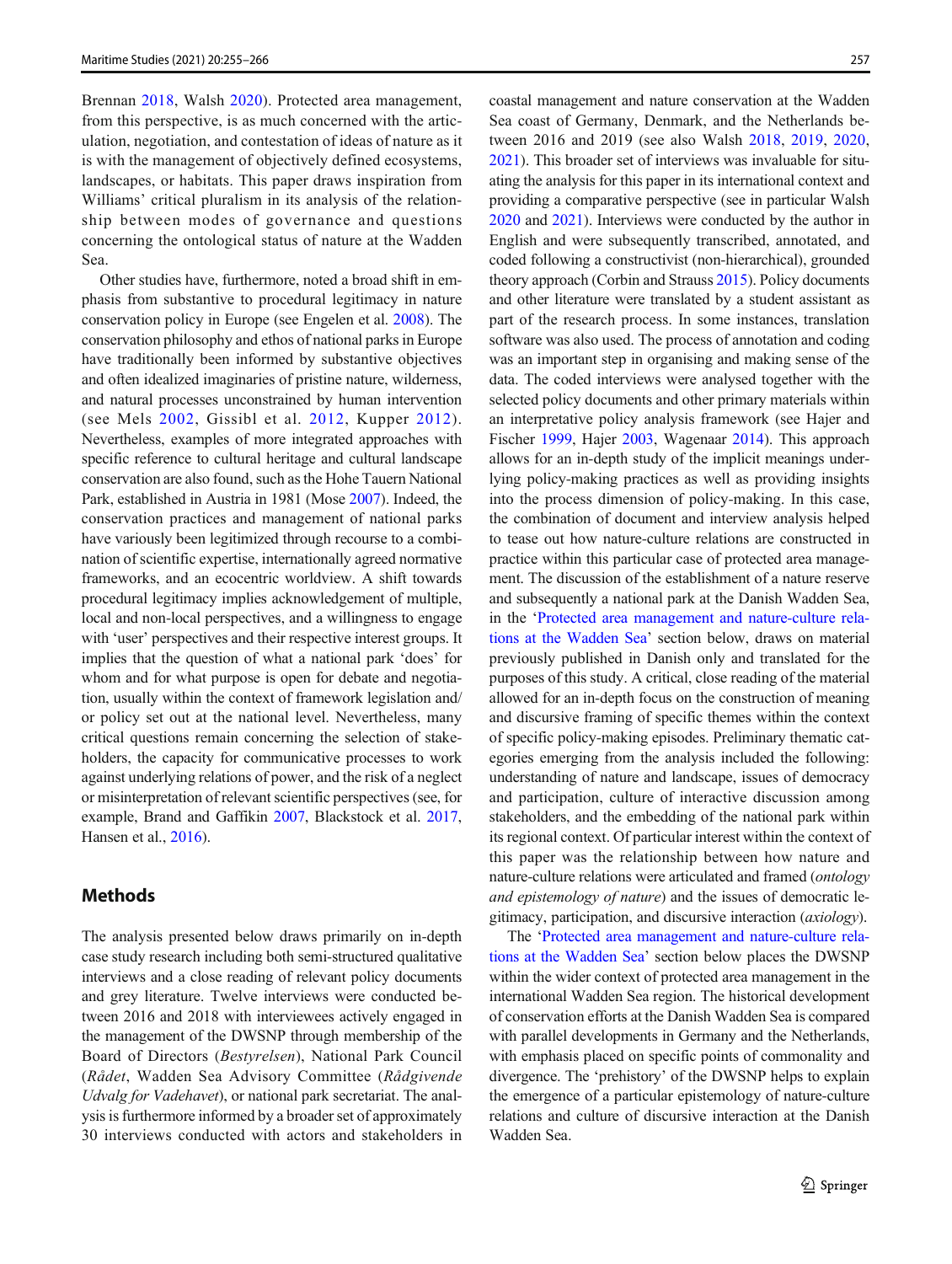## <span id="page-4-0"></span>Protected area management and nature-culture relations at the Wadden Sea

Despite a long history of successful trilateral cooperation, the institutionalisation of nature conservation in the Netherlands, Germany, and Denmark has followed very different trajectories. In Germany, longstanding protests on the part of the affected coastal communities, notwithstanding the first Wadden Sea national parks, were established in Lower Saxony and Schleswig-Holstein in Germany, in 1985 and 1986 respectively. In the Netherlands, by contrast, the protection and use of the Wadden Sea have been the subject of legal battles and negotiations among multiple interest groups (van der Linde  $2008$ , Freriks  $2015$ .<sup>1</sup> The different approaches have been influenced by the specificities of national governance cultures as well as diverging underlying ideas about nature, landscape, and protected area-hinterland relations (Walsh [2021\)](#page-12-0). The German national parks have followed a traditional protectionist approach, founded on an essentialist understanding of nature as primordial wilderness, and a strict separation of natural and cultural landscapes at the dyke-line (Walsh [2018,](#page-12-0) [2020](#page-12-0)). A top-down governance regime, founded on scientific expertise and an ideological framing of nature as fundamentally separate from people and their values, has combined to reinforce nature-culture dichotomies at the coast. Despite recent efforts to strengthen the relationship between the Wadden Sea and its regional hinterland in both the Netherlands and Lower Saxony, the dyke-reinforced coastline continues to constitute a hard boundary, in material and symbolic terms (also Egberts [2016](#page-11-0), [2018\)](#page-11-0).

The DWSNP was established significantly later than its German counterparts, in 2010, and, as discussed below, has a markedly different ethos and governance structure. It is designated a Category V national park under the IUCN classification implying an emphasis on protecting and valuing traditional interactions between people and landscape (IUCN [2020\)](#page-12-0). The Danish Wadden Sea has, however, enjoyed a relatively high degree of protection over a longer period and the national park designation followed on from pre-existing regulations stemming from the EU Habitats Directive. Over the course of the twentieth century, hunting of seals, ducks, and seabirds became gradually more restricted and areas of sea and land under state ownership were designated as nature reserves. A shift towards larger-scale area-based protection occurred in the 1970s with the designation of a nature and game reserve for the Wadden Sea in 1979. Tensions between hunting and conservation interests remained unresolved, however, and due to the vocal protests from hunting organisations, the 1979 regulation did not lead to further hunting restrictions

<sup>1</sup> A small-scale national park (IUCN Category II) was established on the Dutch Wadden Sea island of Schiermonnikoog in 1989.

(Jepsen [2000](#page-12-0), 125). In an attempt to find a way forward, a local informal coalition was initiated in 1976 by biologist Svend Tougaard to find common ground among nature conservation, hunting, and other interest groups. The coalition, known as the Danish Wadden Sea Group (hereafter DWSG), included representatives of 15 local organisations. Their objectives were framed in terms of the sustainable management of the resources of the region. They worked from the assumption that it was better to discuss differences internally and face-to-face rather than in public or through the media. Where it was possible to find a common position, the DWSG would speak with one voice, and where there was no consensus, the individual organisations were free to voice their own opinions. A former member of the Group described it thus in an interview:

Because a hunter was interested in hunting the birds and ornithologist was interested in looking at the birds… So, saving the birds was one thing that both parts could say, "Yes, we have to do it, we have to have a good sound population of birds in the Wadden Sea and then afterwards we can discuss if we should shoot them or look at them."  $(I_{N6}^2)$ .

As discussed below, this dialogue-based approach to conflict mitigation at the local scale has become an enduring characteristic of the Danish approach to the management of the Wadden Sea. In 1990, the DWSG submitted a locally agreed proposal for a hunting regulation to the Danish Minister for the Environment in the lead up to an intergovernmental governmental conference of the trilateral Wadden Sea cooperation, held in Esbjerg in 1991 (Uhd Jepsen [2000](#page-12-0)). This proposal was, however, rejected by the Minister, who supported the Dutch and German delegations in their call for a total ban on hunting of migratory birds across the Wadden Sea. This decision led to a situation of increased distrust among local interest groups who concluded that local knowledge, values, and perspectives were of no interest to the political decision-makers in Copenhagen (Jensen and Hansen [2008\)](#page-12-0). A complete ban on hunting did not materialise in practice but the trust of the local population had been lost. This episode provided an indication of key differences in approaches to nature conservation across the Wadden Sea. Whereas ideological and essentialist perspectives prevail in Germany and the Netherlands, a more pragmatic approach founded on sustainable use and protection was in evidence in the Danish context (see also Husum Marboe [2010\)](#page-12-0).

The early 1990s also saw the introduction of new and more comprehensive legislation concerning the conservation of the Wadden Sea (Ministry of the Environment and Food [1992\)](#page-12-0).

 $2$  Interviews are coded as follows: N = Nature conservationist / national park representative,  $L =$  elected political Leader,  $R =$  Regional development official / municipal coordinator.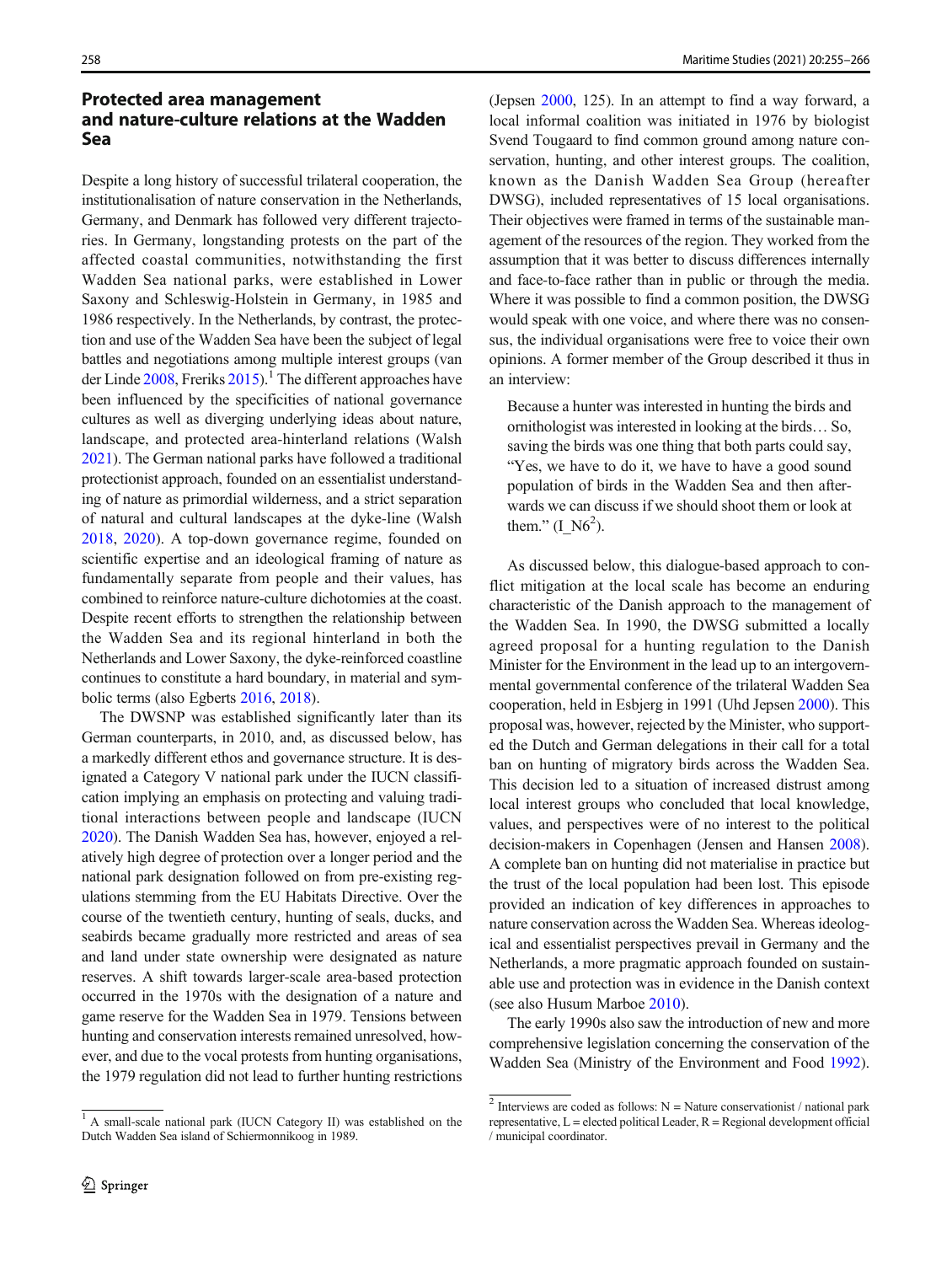The objectives of this legislation were framed in terms of the 'sustainable management of the Wadden Sea', an early example of the application of the sustainable development discourse in national policy. It is further stated that the protection of the area's 'natural, environmental, and cultural historical values' should be weighed against the use of the area for business and recreation purposes (1992, §1 a) and b)). The societal context of the Wadden Sea and the need for negotiation among multiple interests and uses were thus explicitly recognised. The work of the DWSG laid the foundation for the establishment of a formal Advisory Committee for the Wadden Sea, initially under the chairmanship of the National Forest and Nature Agency. This advisory committee brought together local organisations in an open and transparent manner to discuss the wide range of activities and policy developments bearing on the area. The committee which is still active today is now led by councillors of the four Wadden Sea municipalities and has maintained its independence from the national park bodies (See empirical section below).

The comparatively accommodating language of the 1992 legislation and establishment of the Advisory Committee notwithstanding, distrust in national environmental policy did not abate and culminated in a mass protest with thousands of people gathering on the dam between Jutland and the island of Römö in June 1995. The protestors sought recognition of traditional uses of the Wadden Sea and hinterland, including fishing, farming, and hunting, and called for a voice in decision-making on nature management (Jensen, [2007,](#page-12-0) Jensen and Hansen [2008\)](#page-12-0). This protest action had resonance throughout Denmark and led subsequent ministers of the environment to treat the management of the Wadden Sea as a politically sensitive area, best steered clear of where possible. As a consequence, the Wadden Sea was not included in a list of proposed sites for national parks recommended by the Wilhjelms Committee, an advisory committee commissioned by the Danish government in 2001. Following a change of government and the appointment of an Environment Minister from South Jutland, however, a pilot process concerning the establishment of a national park at the Wadden Sea was initiated in 2003 (Jensen and Hansen [2008](#page-12-0)). Significantly, local farmers were given assurances from the outset that they would not be negatively impacted by stricter environmental regulations due to the establishment of a national park. Through the process of negotiating the establishment of a set of national parks across Denmark, nature policy was transformed from a national to a local issue, due to a strong focus on local ownership and support across a wide range of stakeholders. It has been argued that the national park process reframed rural development and the rural landscape as a legitimate issue of debate 'not only by farmers, but by all local people' (Boon et al. [2012](#page-11-0), 98). From the outset, nature conservation was one issue among many and use-based perspectives focussed around outdoor recreation, tourism

development, and agriculture were prominent. The potential for a decentralisation of nature politics to 'facilitate a more equal and active participation' was recognised, however (ibid. 103). This approach reflected a long tradition of active local democracy in Denmark and a prevailing understanding of nature, land, and the sea as resources (see also Husum Marboe [2010](#page-12-0)). The strong emphasis on local participation, notwithstanding the process of establishing national parks, was steered centrally and coordinated by a secretariat of the National Environment Agency (Jensen and Hansen [2008,](#page-12-0) Lund [2009](#page-12-0)). Indeed, in the opening article of a publication on 'modern nature management at the Wadden Sea' produced by the DWSNP together with the Wadden Sea Interpreters Forum, Jorgen Primdahl, professor of landscape and planning at Copenhagen University, reflects on the question of 'democracy or dictatorship in national parks' (Primdahl [2018](#page-12-0), 4). Local democratic deliberation rather than scientific or professional expertise is viewed as providing the main source of legitimacy for park decision-making. This focus on procedural legitimacy at the local scale reflected developments in environmental governance across northern and western Europe but stood in marked contrast to the prevailing emphasis on substantive legitimacy founded on scientific expertise, characteristic of the Wadden Sea national parks in neighbouring Germany (see Krauss [2010](#page-12-0), Walsh [2020](#page-12-0)).

In the following section, the institutional arrangements and governance culture of the DWSNP are examined in more detail, with a specific focus on the relationship between the park structures and the local community, and the negotiation and articulation of nature-culture relations. The next section below discusses the relational embedding of the DWSNP within both a local and national context. The current institutional arrangements, including the need for parallel structures, are interpreted in terms of a negotiated positioning between the local and the global. This is followed by an analysis of the issue of democratic legitimacy and the practical implications of fostering and maintaining a governance culture, founded on interactive and inclusive participation. Subsquently, the question of how nature-culture relations are discussed in practice is examined, providing insights into how a relational ontology of nature is cultivated through pluralist governance (axiology). These issues are brought together and discussed in more depth in the final concluding section of the paper.

#### A 'frame put down on this area': negotiating a space for action between the local and the global

The DWSNP was founded in 2010 with all four Wadden Sea municipalities (Esbjerg, Tonder, Varde, and the island of Fanoe) voting in favour of it. In marked contrast to the German Wadden Sea national parks, the Danish national parks were not invested with decision-making authority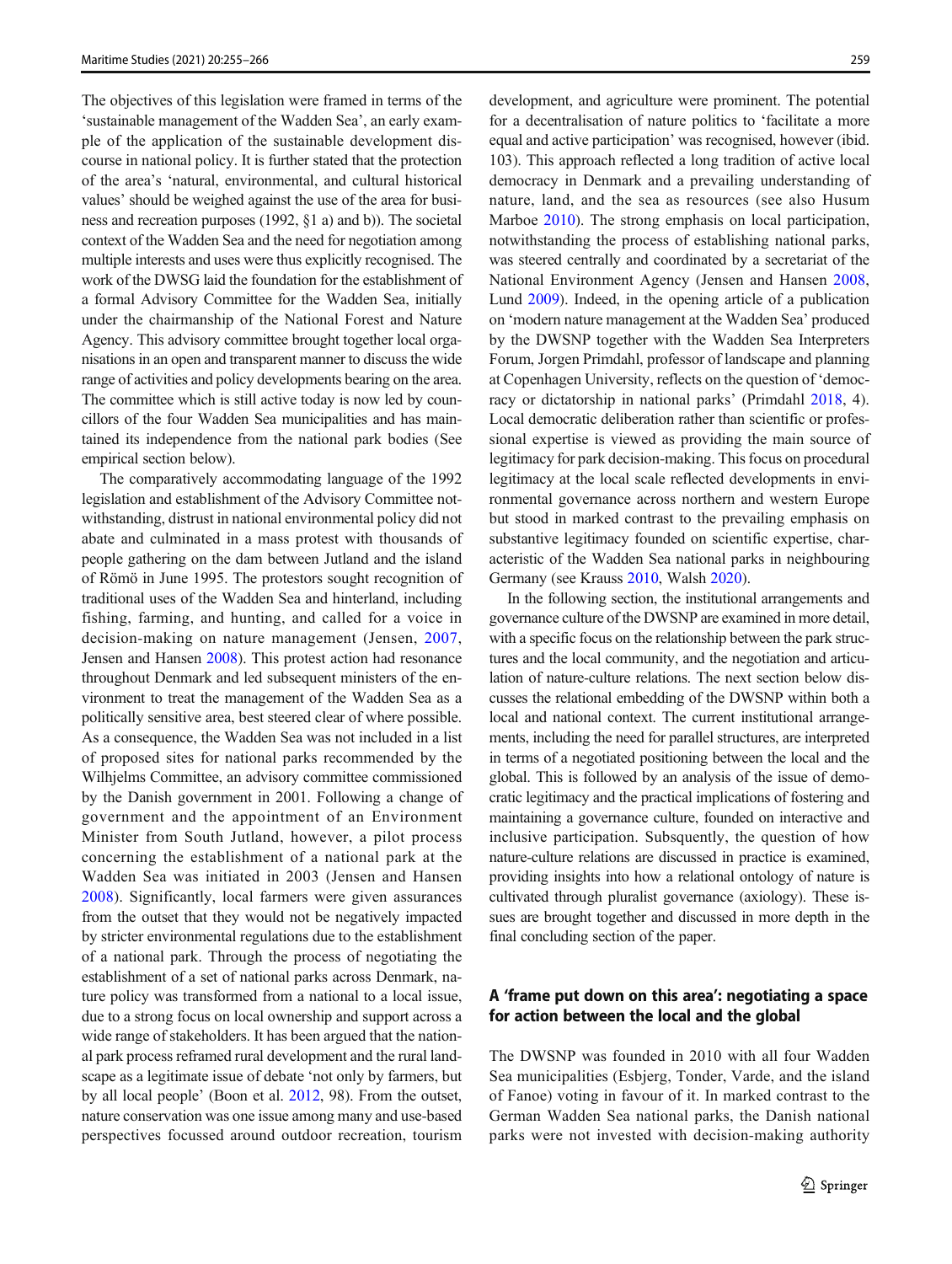and have limited financial resources. As a consequence, there is a strong reliance on partnership working and joint project development involving multiple local government and civil society stakeholders. A member of the National Park Secretariat described it thus: 'The role for the national parks in Denmark is more to facilitate, to coordinate, to bring people together, to…all the stakeholders and local people, to try to make them work together and make it happen. That's the whole idea about it' (I\_N9). This emphasis on inclusive participation is reflected in a key statement of the current National Park Plan (2019–2024): 'The National Park Plan is consequently not just the plan of the committee, council and secretariat – it is the plan of the whole National Park' (DWSNP [2019,](#page-11-0) 11). Within this document, the DWSNP describes itself as 'a network organization, project organization, and initiator', noting that the Danish national park law requires that activities and developments of national parks 'rest on principles of voluntary participation and inclusion' (ibid.). In a carefully worded statement, the shared objectives for the Wadden Sea are formulated as follows: 'The DWSNP incorporates many interests. We are passionate about a common goal: to use, protect and develop the area with respect for the past, present and future' (DWSNP [2019](#page-11-0), 24). This statement seeks to combine multiple potentially conflicting interests to form a 'common goal' incorporating protection, use, and developmental aspects. Rather than seeking to preserve or restore an ideal past state of nature, the Wadden Sea landscape is positioned on a developmental trajectory, acknowledging the shifting current and future socio-economic and environmental context (see also Walsh [2020,](#page-12-0) [2021](#page-12-0)). The Management Plan, furthermore, positions the national park as embedded within both international and local contexts. It is Denmark's 'international national park' (DWSNP [2019,](#page-11-0) 15). The designation of the Wadden Sea as a World Heritage Site is interpreted to imply shared values and a common responsibility to 'the whole world':

The Wadden Sea national park's values are about the way we work and what we are. We are based on the same values that the world heritage work with the Netherlands and Germany have defined, because it is our common Wadden Sea and it is our common values that we must take care of for the whole world (DWSNP [2019,](#page-11-0) 24).

At the same time, considerable care has been taken to ensure a high level of active engagement and identification with the national park on the part of the local community. An employee of the DWSNP secretariat described the national park in terms of a form of spatial and institutional frame: 'a frame put down on this area.... and also, the neighbouring area' (I\_N9), emphasis added). Here it is significant that the coastal hinterland is also included within the 'frame'. This is explained by the fact that some partners may live or work within the four municipalities but beyond the park boundaries but also indicates the porous nature of those boundaries. As further detailed below, the NP boundaries have not in any sense created or reinforced a divide between a natural and a cultural landscape. Rather, emphasis has been placed on strengthening the relationship between the coastal hinterland and the Wadden Sea. A local politician in the municipality of Varde expressed his pride in having the national park so close to the town centre:

You can stand… where we have our church and our old city hall… and you can walk 200 metres and then you are in the national park. That's, of course, something we would like people to know in this municipality… that we are proud of having the national park so close to our  $[town]... (I L1)$ 

Rather than following the dyke-line, the NP boundary includes coastal marshlands, near Ribe, Tonder, and Varde (Fig. [1\)](#page-7-0). For the secretariat employee, it was 'natural' to include the marshlands within the park boundary:

All this…the Tønder marsh used to be a…when you go back to medieval times, it was a part of the Wadden Sea. And it has become land by building dikes and so on. And the bird life and nature are so closely connected with the Wadden Sea… It would be natural to include them within the national park. (I\_N9)

Whereas the dyke-line has become a symbolically powerful 'hard boundary' in both Germany and the Netherlands, separating the natural landscape of the Wadden Sea from the settled cultivated lands behind the dykes, the decision to include coastal marshlands within the park boundary in Denmark indicates a greater emphasis on connectivity, hybridity, and perhaps liminality at the boundary between nature and culture (see also Leyshon [2017](#page-12-0)).

The idea of a close connection between the Wadden Sea and its regional hinterland is also reflected in current governance arrangements. The National Park Board constitutes the primary decision-making body for the national park. Its fifteen members are selected for a term of 4 years by the Minister for the Environment on the recommendation of relevant authorities, the Wadden Sea municipalities and non-governmental organisations. It is currently chaired by a professor of tourism from the University of Southern Denmark and vice-chaired by an elected member of Varde municipality. Key sectoral interests including nature conservation, hunting, fishing, outdoor recreation, and agriculture are represented on the Board. The work of the Board is supported by the National Park Council,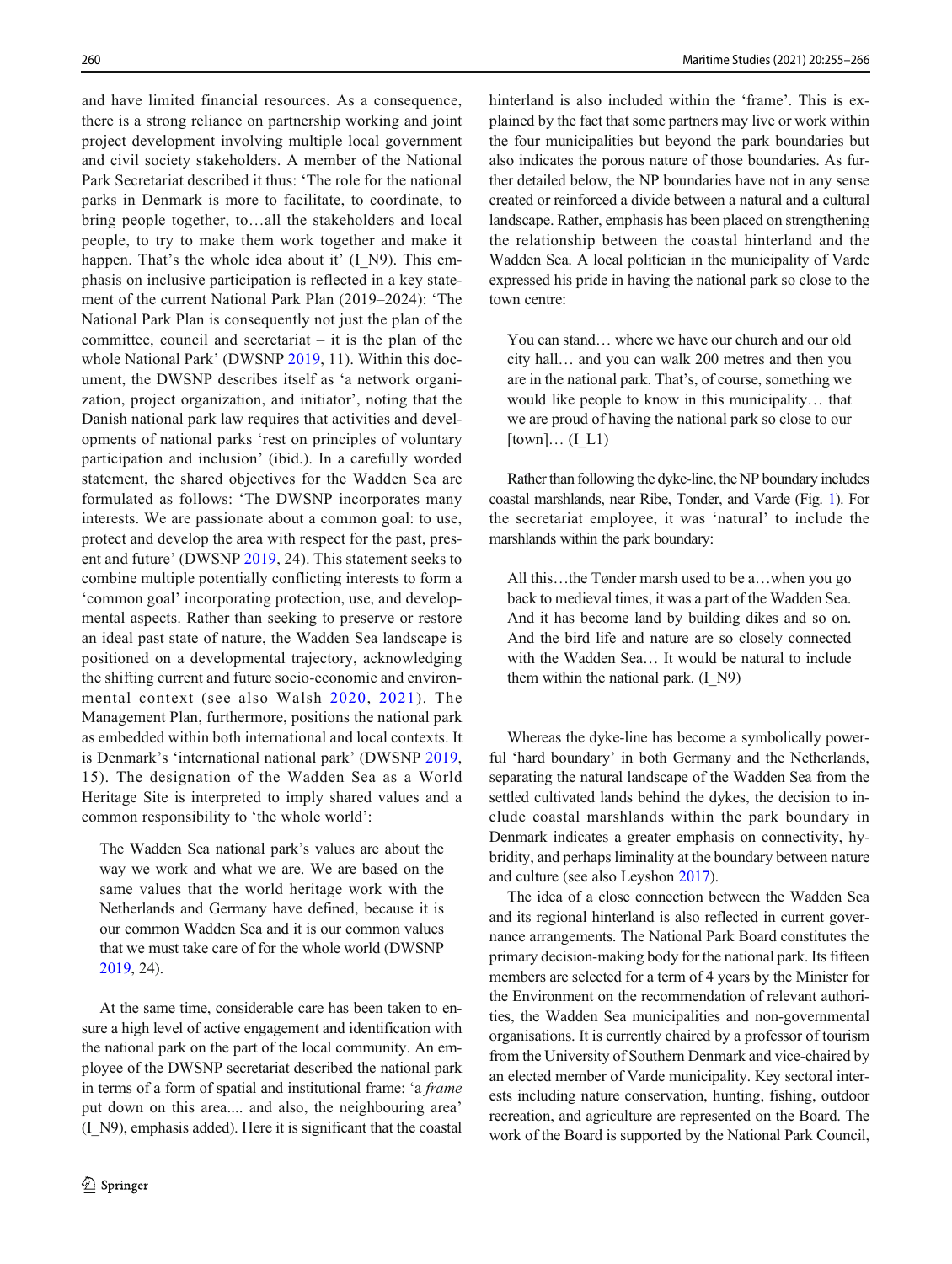<span id="page-7-0"></span>

Fig. 1 Map of the Danish Wadden Sea National Park© DWSNP 2012

an advisory forum where a larger group of primarily local and regional stakeholders are represented. Twelve of the thirty seats on the National Park Council are reserved for representatives of local areas (islands and marshes) within the national park. The particular, place-based interests of local communities across the Wadden Sea area, from the Tønder marshes in the South to the Skållingen peninsula in the North, are thus given a voice in the management of the park. Significantly, the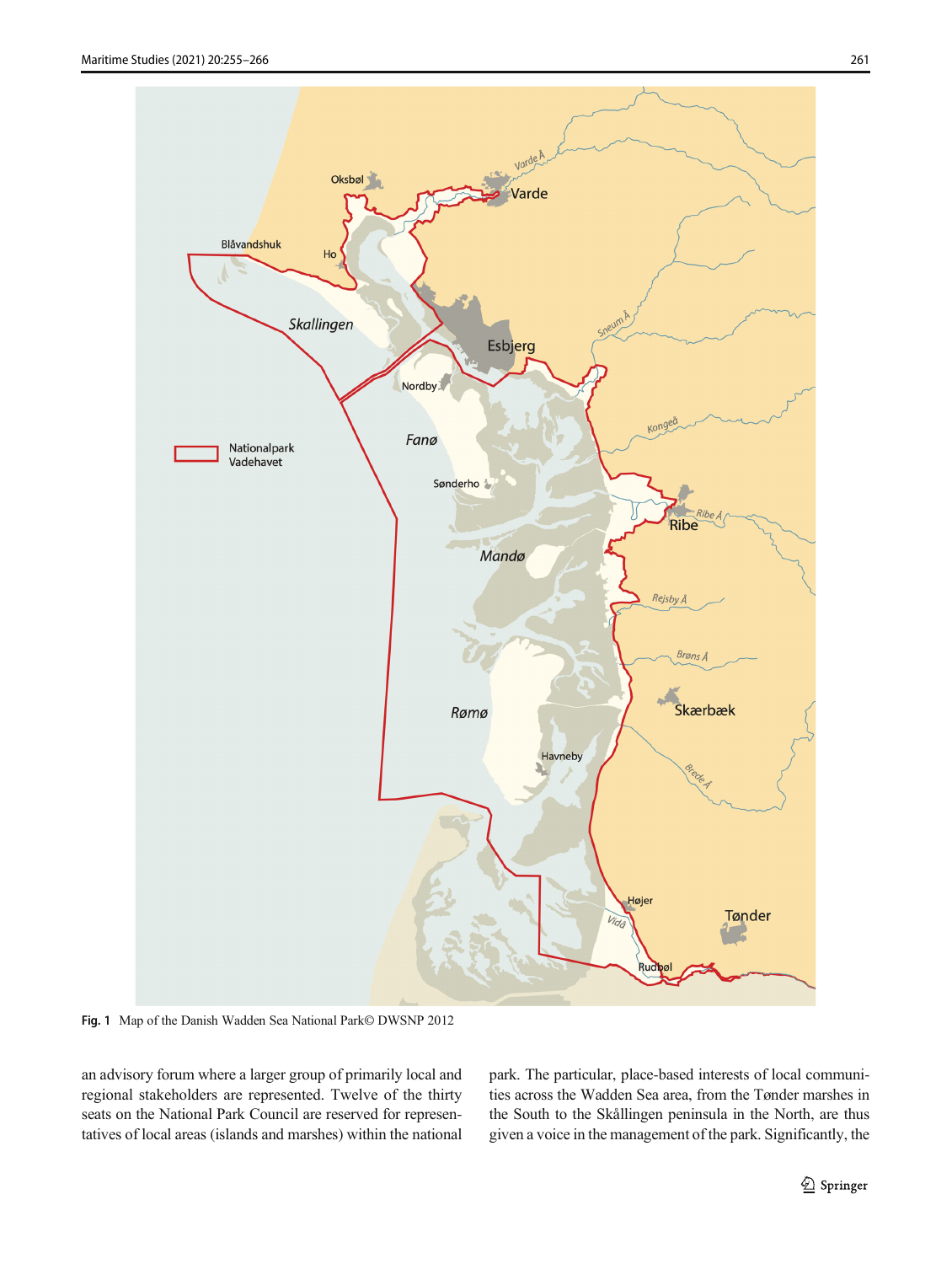topics for discussion by the National Park Council are set by the National Park Board, which, by this means, maintains control of the agenda. The National Park Council nevertheless provides an important forum for fostering broad-based discussion on key management issues prior to decision-making at the Board level. The Council was chaired until December 2018 by former Director of the Fisheries and Maritime Museum in Esbjerg, Svend Tougaard. The work of the national park is furthermore supported by a number of committees focussed on specific topics, including research, culture, and the selection of national park partners. The governance arrangements for the national park allow for, but are also reliant on, a high level of voluntary participation. Decisions made by the National Park Board are open for public scrutiny and require a certain level of consensus across interest groups. In practice, this means that initiatives which seek to challenge the status quo and existing power relations are inherently risky and require substantial effort to prepare the ground in advance.

#### 'Dealing with the democratic issue': critical pluralism in practice

The broad-based and inclusive governance arrangements for the national park notwithstanding, the Wadden Sea Advisory Committee (WSAC), founded in 1992, continues to play an active role as an independent advisory forum and merits further attention here as a key example of pluralist governance structures. Unlike the National Park Board, the WSAC is led by the municipalities to provide policy advice to the municipalities. A leading local elected representative, active on Wadden Sea issues both locally and internationally, emphasised the independent status of the WSAC:

The difference is that the national park is controlled and paid for mostly by the ministry, the national level. The advisory committee of the Wadden Sea area for the four municipalities is paid for alone by the four municipalities.  $(I L1)$ 

From his perspective, the decision-making 'sovereignty' of the municipalities was threatened by the national park structures: 'For some it is a little overkill and for others it maintains the sovereignty of the municipalities' (I\_L1). He argued that the WSAC, with minor modifications to its membership, could have taken on the role of the National Park Council, on the condition that it was 'double-headed' politically with a representative of the municipalities as co-chair. The governance of the Wadden Sea is clearly an important issue of political sensitivity for the municipalities with an enduring wariness of national-level control simmering below the surface.

An evaluation of the WSAC conducted in 2014 to assess the need for its continued existence in parallel to the DWSNP structures concluded that, despite overlaps in membership, it performed a distinct role to the National Park Board and Council. A local government official with responsibility for the coordination of the WSAC noted a key difference in the geographical remit of the WSAC: 'we cover the entire area of the four municipalities. So, it's the entire municipality. So, it's not only within the borders of the national park. So, that means we can discuss subjects that are beyond these borders' (I\_R2). The same interviewee stressed that the WSAC meetings are open to members of the public, who can attend as observers. The agendas and minutes of National Park Board and Council meetings are published online but the meetings themselves are not open to attendance from nonmembers. The agenda of WSAC meetings are furthermore determined by the members themselves, thus allowing for more open discussions. Local politicians valued the role of the WSAC in helping them develop an informed opinion on current issues, considering the broad range of stakeholder issues. This was described in terms of 'qualifying the political process' (I\_R2, evaluation report). One participant described the role of the WSAC more graphically in terms of its role in bringing together stakeholder groups with adversarial positions:

He said it's like a steam boiler where you take out the steam… You can laugh together. You drink coffee together. You have a lunch together. And, of course, they still disagree when they leave the meeting. But, they also… get an understanding of why the farmers… or the fisherman… or the authorities… or the NGOs say as they do.  $(I_R2)$ 

This interview quote indicates that individual stakeholders have come to recognise and respect the validity of the perspectives of other interest groups. Ongoing interactive discussion has served to ensure that the boundaries between different positions have not become rigid and hardened and that debate does not become polarised. The tensions and contradictions between nature conservation, farming, hunting, and other interests are thus the subject of active discussion. The establishment of a national park has not closed off these discussions but provided an institutional frame for further and future discussion. Other interviews similarly place emphasis on the role of active critical discussion, and open dialogue. One interviewee, from the Wadden Sea Centre, close to Ribe, relates this to a specifically Danish democratic governance culture:

…we think, in Denmark, that the democratic process is important. And, therefore, we also must get allowance (sic) to be critical, to discuss, as a part of our living. If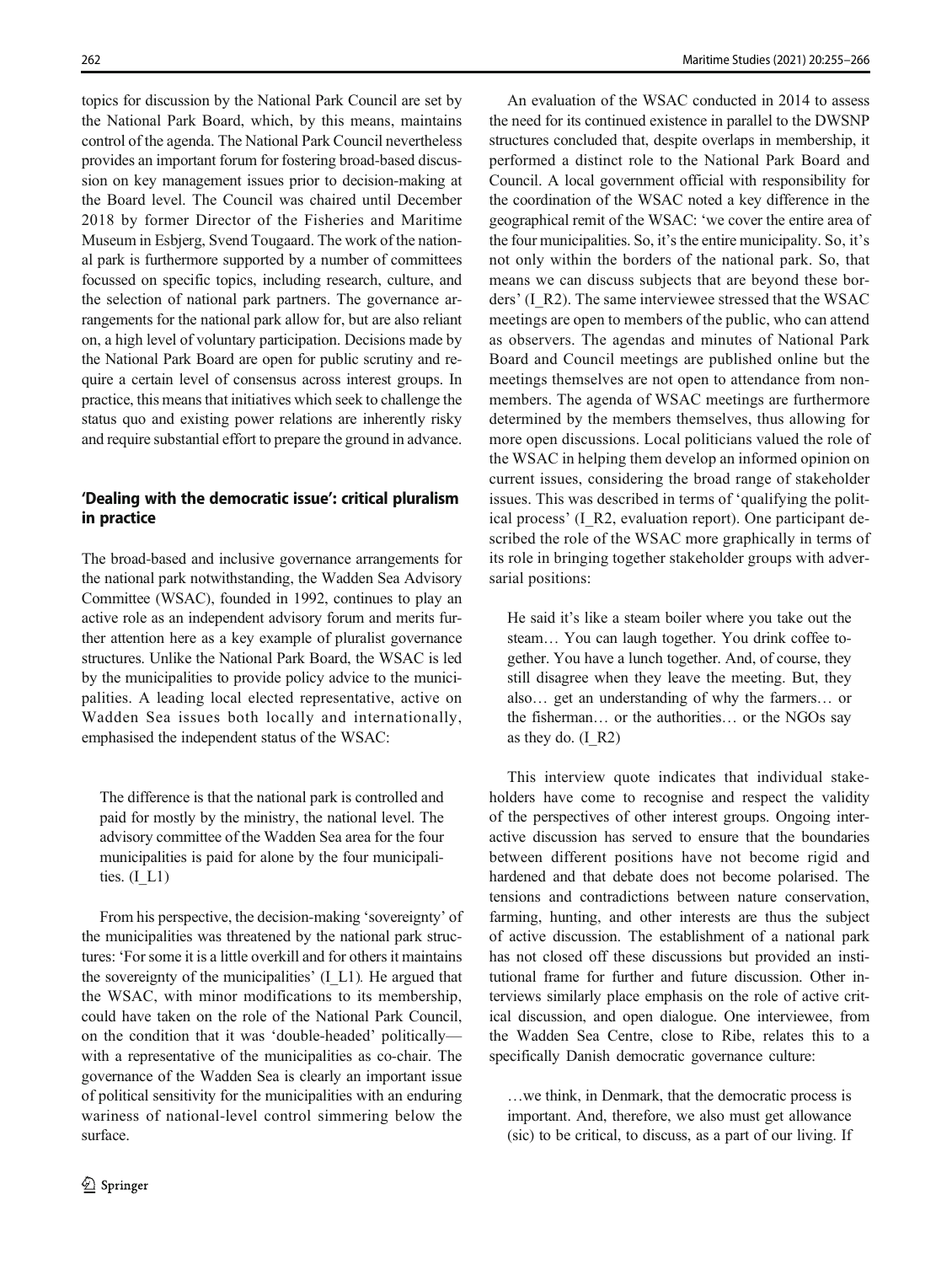you ask me, "What is a Dane?" A Dane, for me, is a person who is allowed to discuss. (I\_N7).

A local ornithologist, wildlife artist, and member of the National Park Board reflected on the necessity of managing many competing interests. He remarks that the national park has 'no authority at all' but values the process of bringing different interests together. In fact, the DWSNP may be considered to exercise a form of authority, founded on consensual deliberation rather than legal regulations:

… the Danish national park has no authority at all. It is actually just a table which gathers different interests. And this is very much needed, no matter what... (I\_N8)

He further notes that the DWSNP has learnt from international experience in protected area management, and specifically from the Cairngorms NP in Scotland, an early example of a new-generation national park:

I have come to learn, actually, that also other national parks have to deal with the democratic issue, so to speak. And even though, they have, maybe, a more formal legislation ownership behind it, they still have to cope with many interests. And grow from that. (I\_N8)

From his perspective, no matter what the legislative status is, active negotiation of interests in a democratic manner must form the basis for decision-making. He is nevertheless concerned that the WSNP does not become a 'false branding', a national park in name only, which cannot live up to international standards. As detailed below, the cultivation of a pluralist governance culture has implications for the understanding and articulation of the 'nature' to be protected at the Danish Wadden Sea.

#### 'Telling nature's story': cultivating a relational ontology

The current national park management plan frames the vision of the WSNP in terms of sustainable development, with reference to the United Nations Sustainable Development Goals: 'The national park is used, protected and developed in a sustainable interaction between nature and people' (WSNP [2019,](#page-11-0) 25). For an interviewee from the Wadden Sea Centre, the importance of telling critical stories about nature is central to the work of the interpretative centre. He argues that because their goal is to raise understanding of the nature of the Wadden Sea, it is furthermore politically permissible to 'make discussion' and '...to tell about the nature - in a critical way' (I\_N7). In particular, effort is made to draw parallels between natural phenomena and familiar human activities. The Wadden Sea Centre thus focusses on the phenomenon of bird migration

and draws comparisons between the journeys made by the birds and those of tourists at the Wadden Sea:

For many people, it's nearly maniac to fly so many kilometres only to get one chicken… But, the story is somehow very beautiful. Because in every person, we like to travel. And this bird has travelled so many kilometres, crossing so many countries, so many cultures, so many dangers. And to understand that, and… they have succeeded. They are still there. (I\_N7)

In this way, they deliberately sought to build a bridge between the worlds of experience of people and birds rather than accentuating a nature-society divide: 'we had to bring the birds near the people… I think it's very important to understand that you must see and feel the beauty of the Wadden Sea to understand it' (I\_N7). That Ribe Cathedral is built from seashells provides a further point of connection between the worlds of nature and culture, society and the sea:

… Ribe Cathedral, one of the biggest churches in Denmark, is built… from shells. And then people say, 'Wow. That's fantastic'. To tell them that the nature is a part of you… And, then they understand that the [town] is lying quite near to the Wadden Sea. And then it is easier to tell the story. (I\_N7)

The connections between the protected nature of the Wadden Sea and the lifeworlds of the people at the coast feature centre stage rather than downplayed in favour of a categorical construction of pure, pristine nature. In a second interview, an ornithologist and wildlife artist reflects on how questions of nature management are also cultural issues and need to be addressed as such. For him, it is evident that the national park needs to engage with and challenge existing imaginaries of nature-culture relations which have emerged over longer periods of time:

We don't want sand to move. We are really afraid of sand moving... It's in our blood in this part of the country… We can set some dunes free, so to speak. And get the sand moving again… But, it's… a change in our minds that - Uh oh oh oh, sand is moving. (I\_N8)

Securing sand dunes to prevent encroachment on settlements and farming land comprises a form of unquestioned 'local truth' that is not easily challenged (see also Fischer [2011,](#page-11-0) Reise & MacLean [2018](#page-12-0)). He notes that for many people, the appearance of large and quickly growing dunes or the beach contrasted with their perception of what a beach should be 'white, flat, and so-called 'clean" (I\_N8). Against this background, conservationist arguments concerning the biodiversity value of 'setting dunes free' have little chance of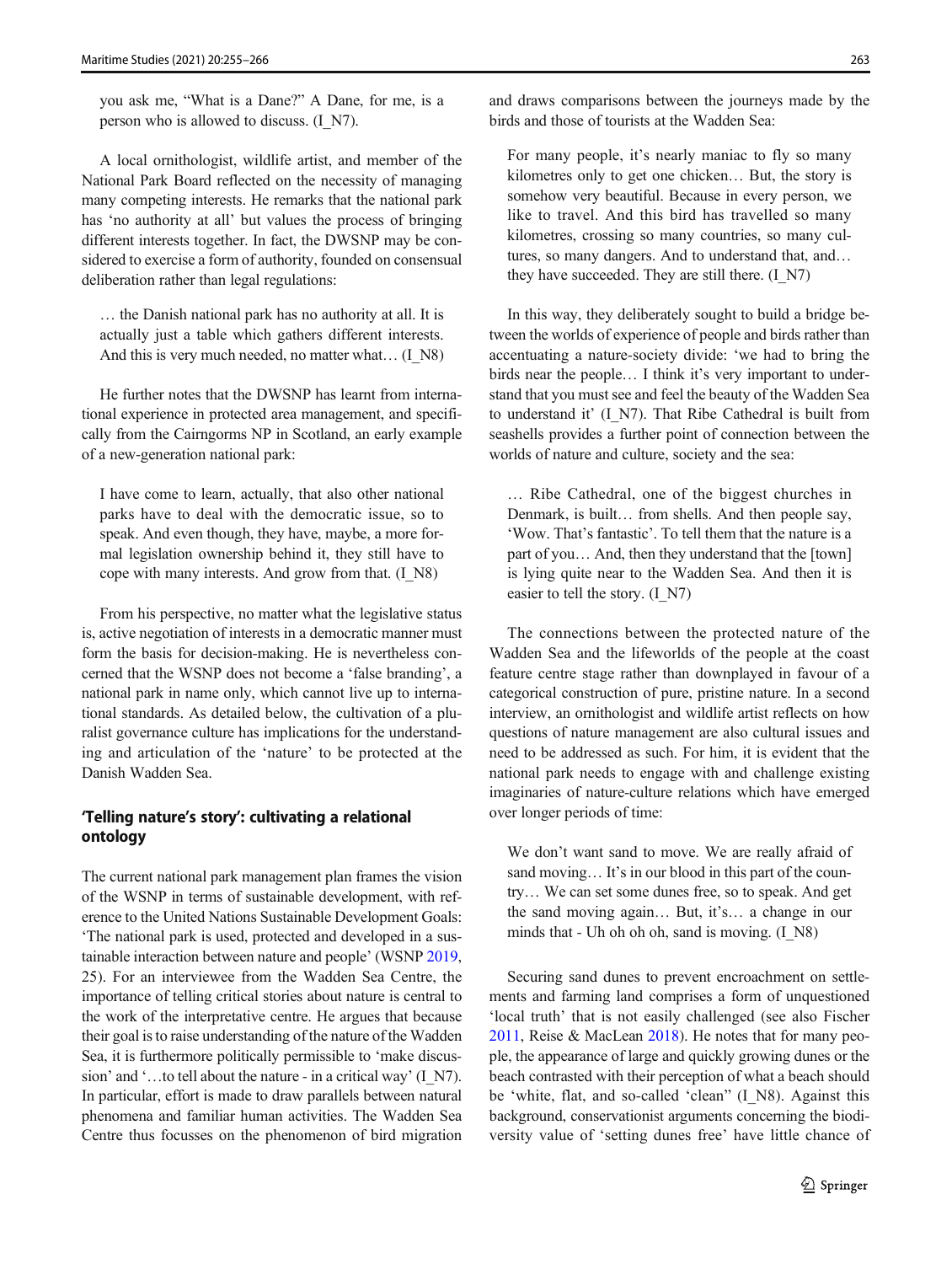success. Through discussion and engagement with the concerns of the local community, a gradual shift in perceptions is, however, noted:

I can come and talk so much as I want about rare insect species living in these dunes. It doesn't count. But, we have seen the movement also. In people's minds and understanding. And now, at least, we have moved from questioning and kind of hatred to understanding and acceptance. And a certain amount of people also now actually likes the new landscapes. (I\_N8)

In contrast to the 'hands off' minimum intervention approach of the German Wadden Sea national parks, active 'hands on' management strategies focussed on improving nature values are given preference in the Danish context. Projects initiated or supported by the DWSNP include plans for cattle grazing in coastal marshland areas and the enhancement or restoration of habitats for particular species. The specification of conservation objectives and the choices made concerning which nature to protect are explicit and based on a process of developing understanding and generating awareness across a wide group of stakeholders. Interviewees, however, also point to a dearth of relevant scientific expertise informing—but not setting the norms for—park decisionmaking and the potential pitfalls of an open pluralist approach.

## Discussion and conclusions

This paper critically examined the current institutional arrangements and discursive practices at the DWSNP against the background of current debates on the status of nature and nature conservation in the Anthropocene. The DWSNP has from the outset adopted a pluralist approach to protected area governance, explicitly acknowledging the positioning of the national park both as an intrinsic part of an international ecosystem of global significance and as a landscape of meaning and value to the people living locally on the coast and islands. The implications of this delicate balancing act are reflected in current institutional arrangements where tensions between a desire for local 'ownership' and prerogatives of national and international policy commitments are not fully resolved, but acknowledged and accommodated. An open and inclusive approach to plan-making and agenda-setting for the national park has fostered a pluralist discourse, founded on explicit acknowledgement of multiple knowledge claims and a recognition of protection, use, and development interests as legitimate. Rather than positioning the national park as a 'place apart', current and past interactions between the Wadden Sea and its coastal hinterland are understood to be formative of the contemporary coastal landscape. The nature of the Wadden Sea is thus understood as relational and imbued

with socio-cultural meanings rather than as an essentialist category. Natural and cultural values are brought together under an integrated sustainable development framework and holistic understanding of heritage. Pluralist governance arrangements, a relational discursive framing, and an active culture of critical deliberation have enabled the DWSNP to become a dynamic forum for discussion of nature-society relations within a broad, cross-sectoral, and multi-stakeholder context. This emerging institutional capacity, although largely based on voluntary participation, partnership-based working, and informal commitments, has the potential to provide a catalyst for more broad-ranging dialogue on the future development of the Wadden Sea landscape and coastal hinterland than more formal and authoritative institutional structures might allow. A strong emphasis on local democratic engagement ensures that the legitimation of the DWSNP's activities rests not only on national legislation and international commitments. The case study analysis presented in this paper provides further empirical support for the thesis that axiological, epistemological, and ontological pluralism are in practice mutually supporting. A relational, non-categorical understanding of nature and landscape is fostered by open and inclusive institutional structures and a recognition of diverse and potentially conflicting interests. The DWSNP will always remain, however, a work in progress. The medium- to long-term implications of the current management approach for the Wadden Sea ecosystem, nevertheless, require continuous monitoring and evaluation and the concerns of some stakeholders concerning a lack of scientific expertise within the decision-making and advisory bodies of the national park need to be taken seriously

Within the wider context of the international Wadden Sea region, this case study is of particular interest because the approach to protected area management is radically different from those found within both Germany and the Netherlands. In both Schleswig-Holstein and Denmark, efforts to protect and conserve the nature of the Wadden Sea led to large-scale protests on the part of the local coastal communities in the 1980s and 1990s. In the German context, local opposition contributed to a polarisation of debate and a retreat to essentialist diametrically opposed conceptualisations of pure, pristine nature and traditional Frisian culture (see Krauss [2005,](#page-12-0) Walsh [2020,](#page-12-0) [2021](#page-12-0)). UNESCO Biosphere Reserves have been established at the Wadden Sea coasts of both Lower Saxony and Schleswig-Holstein, with the objective of supporting sustainable regional development at the coast (Lower Saxony) and on the inhabited Hallig islands (Schleswig-Holstein) (see Walsh [2021\)](#page-12-0). These developments, notwithstanding a sharp policy distinction, remains between 'spaces for nature' and 'spaces for culture' (Walsh [2018](#page-12-0), [2020\)](#page-12-0).

The Schleswig-Holstein National Park was established without the support of the local population, and over 30 years later, its underlying guiding principle continues to be that 'we let nature decide' (Walsh [2020,](#page-12-0) 13ff). In contrast, the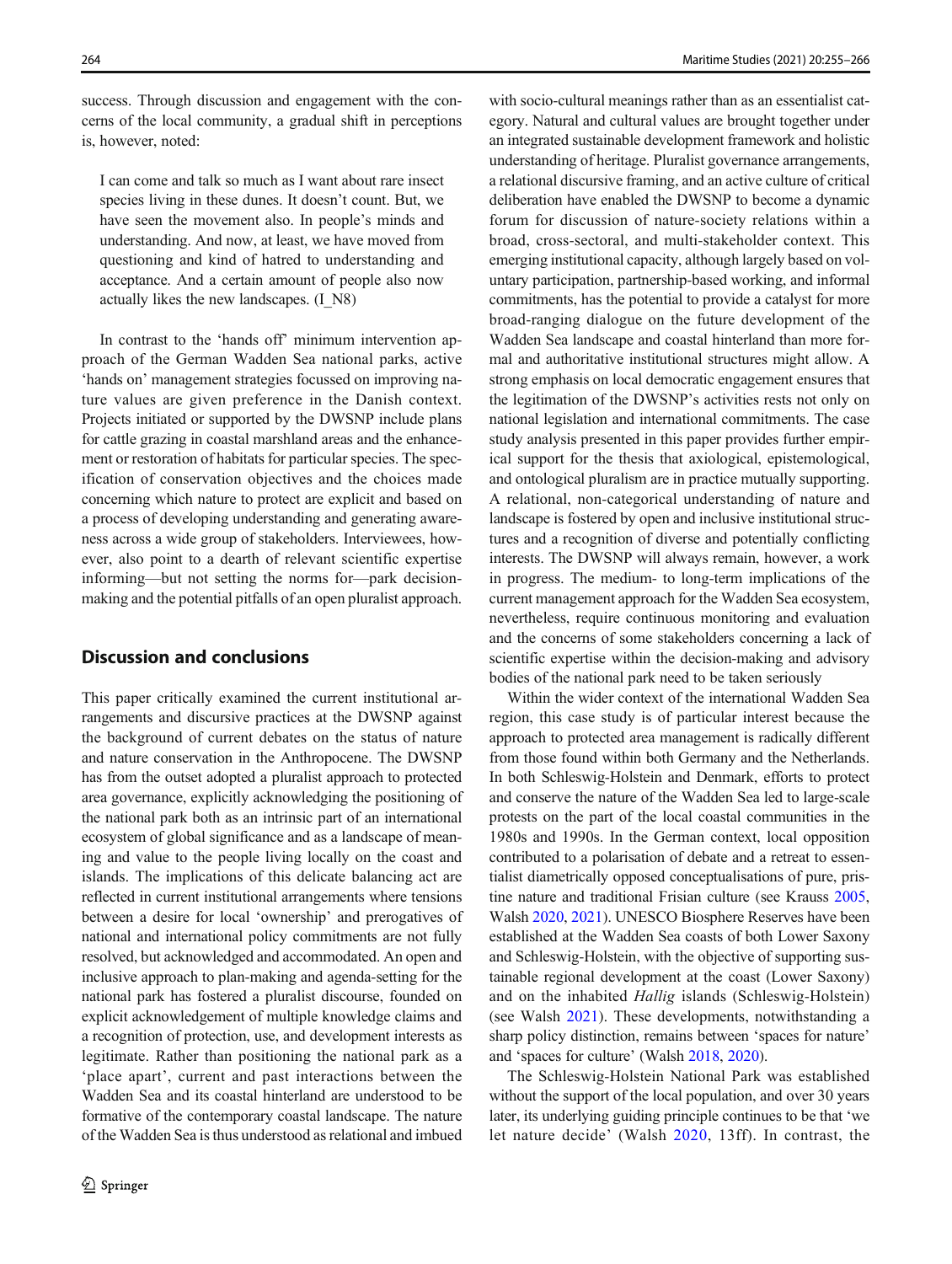<span id="page-11-0"></span>underlying core principle of the DWSNP is that the people decide. In a deliberate decision to avoid what was perceived as a form of conservationist dictatorship, the DWSNP boasts strong, inclusive, governance structures and, perhaps more importantly, is characterised by an openness to critical, pluralist dialogue on questions of axiology, epistemology, and ontology.

Looking beyond the Wadden Sea, the case study presented in this paper serves as a reminder of the need for awareness of the diversity of protected area management practices. The DWSNP does not, fit neatly into the categories of neoprotectionism or new conservation employed by Büscher and Fletcher (2020). Nor does it radically challenge dominant systems of (capitalist) socio-economic organisation. It does, however, have the potential to act as a catalyst for transformative practices. Protected areas continue to represent sites of struggle, positioned between the local and the global, whereby nature-culture relations are continuously negotiated and renegotiated through situated socio-spatial practices.

Acknowledgements The author would like to thank the two anonymous reviewers and Charlotte Jensen (Aarhus University) for their constructive comments on an earlier draft of this paper and Franziska Swoboda for her assistance during the research process.

Funding Open Access funding enabled and organized by Projekt DEAL. The research for this paper was generously supported by the German Research Foundation (DFG) under project grant: Metageographies and Spatial Frames: Coastal Management as Situated Practice in the International Wadden Sea Region (WA 3672/1-1).

Open Access This article is licensed under a Creative Commons Attribution 4.0 International License, which permits use, sharing, adaptation, distribution and reproduction in any medium or format, as long as you give appropriate credit to the original author(s) and the source, provide a link to the Creative Commons licence, and indicate if changes were made. The images or other third party material in this article are included in the article's Creative Commons licence, unless indicated otherwise in a credit line to the material. If material is not included in the article's Creative Commons licence and your intended use is not permitted by statutory regulation or exceeds the permitted use, you will need to obtain permission directly from the copyright holder. To view a copy of this licence, visit <http://creativecommons.org/licenses/by/4.0/>.

## **References**

- Bell, J., and A. Stockdale. 2019. National parks as countryside management: a twenty-first-century management dilemma. In The Routledge Companion to Rural Planning, ed. M. Scott, N. Gallent, and M. Gkartzios, 437–445. London: Routledge.
- Blackstock, K.L., E. Dinnie, and R. Dilley. 2017. Governing the Cairngorms National Park – revisiting the neglected concept of authority. Journal of Rural Studies 52: 12–20.
- Boon, T.E., I. Nathan, and D.H. Lund. 2012. The national park process in Denmark: a network governance approach to democratize nature policy-making? In Environmental Governance: The Challenge of

Legitimacy and Effectiveness, ed. K. Hogl, E. Kvarda, R. Nordbeck, and M. Pregernig, 89–110. Cheltenham: Edward Elgar.

- Brand, R., and F. Gaffikin. 2007. Collaborative planning in an uncollaborative world. Planning Theory 6 (3): 282–313.
- Brennan, R.E. 2018. The conservation "myths" we live by: reimagining human-nature relationships within the Scottish marine policy context. Area 50: 159–168.
- Büscher, B., and R. Fletcher. 2020. The conservation revolution: radical ideas for saving nature beyond the Anthropocene. London: Verso.
- Cole, D.N., and L. Yung, eds. 2010. Beyond naturalness: rethinking park and wilderness stewardship in an era of rapid change. Washington DC: Island Press.
- Corbin, J., and A. Strauss. 2015. Basics of qualitative research: techniques of procedures for developing grounded theory. London: Sage.
- Cronon, W. 1996. The trouble with wilderness: or, getting back to the wrong nature. Environmental History 1 (1): 7–28.
- Danish Wadden Sea National Park (Nationalpark Vadehavet) (2019). Plan for Nationalpark Vadehavet: 2019–2024, Nationalpark Vadehavet, [https://nationalparkvadehavet.dk/om-nationalpark](https://nationalparkvadehavet.dk/om-nationalpark-vadehavet/nationalparkplanen/)[vadehavet/nationalparkplanen/](https://nationalparkvadehavet.dk/om-nationalpark-vadehavet/nationalparkplanen/). accessed 20.08.2020.
- Dinnie, E., K.L. Blackstock, and R. Dilley. 2012. Landscapes of challenge and change: contested views of the Cairngorms National Park. Landscape Research 37 (4): 451–466.
- Egberts, L. 2016. Voorbij de harde grens: Een cultuurhistorisch toekomstperspectief voor het Waddengebied. In Visies op de Wadden: Zes essays ten behoeve van de Beleidsverkenning Toekomstige Rol en Ambitie van het Rijk voor het Waddengebied, ed. Waddenacademie, 30–47. Leeuwarden: Waddenacadamie.
- Egberts, L. 2018. Moving beyond the hard boundary: overcoming the nature-culture divide in the Dutch Wadden Sea area. Journal of Cultural Heritage Management and Sustainable Development 9  $(1): 62 - 73.$
- Engelen, E., J. Keulartz, and G. Leistra. 2008. European Nature Conservation Policy Making. In Legitimacy in European Nature Conservation Policy: Case Studies in Multilevel Governance, ed. J. Keulartz and G. Leistra, 3–23. Springer.
- Fall, J. 2002. Divide and rule: constructing human boundaries in 'boundless nature'. GeoJournal 58: 243–251.
- Fall, J.J. 2005. Drawing the line: nature, hybridity and politics in transboundary spaces. London: Ashgate.
- Fischer, L. 2011. Küste Von der Realität eines mentalen Konzepts. In Küstenmentalität und Klimawandel: Küstenwandel als kulturelle und soziale Herausforderung, ed. L. Fischer and K. Reise, 31–54. München: Oekom Verlag.
- Freriks, K. 2015. De kleuren van het wad, an bedreigde zee tot werelderfgoed. Assen: Koninklijke. Van Gorcum.
- Gissibl, B., S. Höhler, and P. Kupper, eds. 2012. Civilising Nature: National Parks in Global Historical Perspective. Oxford: Berghahn Books.
- Hajer, M. 1995. The politics of environmental discourse: ecological modernization and the policy process. Oxford: Oxford University Press.
- Hajer, M. 2003. A frame in the fields: policymaking and the reinvention of politics. In Deliberative Policy Analysis: Understanding Governance in the Network Society, ed. M. Hajer and H. Wagenaar, 88–112.
- Hajer, M., and F. Fischer. 1999. Beyond global discourse: the rediscovery of culture in environmental politics. In Living with Nature: Environmental Politics as Cultural Discourse, ed. F. Fischer and M. Hajer, S.1–S.20. Oxford: Oxford University Press.
- Hammer, T. 2003. Großschutzgebiete Instrumente nachhaltiger Entwicklung. Munich: Ökom Verlag.
- Hammer, T., I. Mose, D. Siegrist, and N. Weixlbaumer, eds. 2016. Parks of the future: protected areas in Europe challenging regional and global change. Oekom Verlag: München.